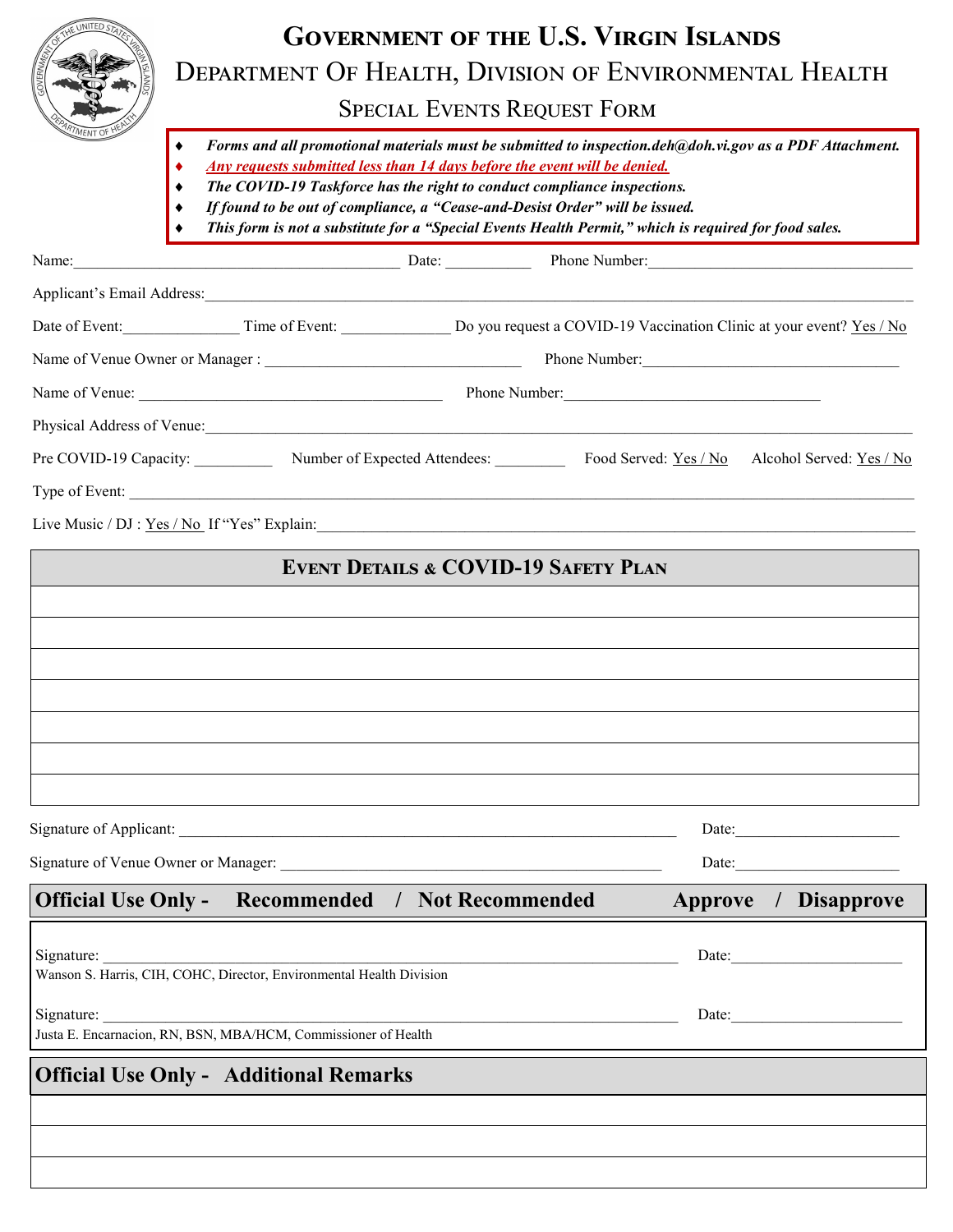

# **GOVERNMENT OF THE UNITED STATES VIRGIN ISLANDS DEPARTMENT OF HEALTH DIVISION OF ENVIRONMENTAL HEALTH**



3500 ESTATE RICHMOND ST. CROIX, VI 00820 (340) 718-1311 X 3709 1303 HOSPITAL GROUND, SUITE 10 ST. THOMAS, VI 00920 (340) 774-9000 X 4642

# **Guidance for All Parties/Gatherings/Events**

- Requests submitted less than two weeks (14 days) before the event will be denied.
- ALL events, big and small, need approval from the VI Department of Health (DOH).
- The first step for approval is submitting a [Special Events Request Form.](https://www.covid19usvi.com/)
- Email the form and promotional materials early in the event planning stages.
- Send the form to [inspection.deh@doh.vi.gov](mailto:inspection.deh@doh.vi.gov) as a PDF attachment. Follow this example: "First Name Last Name SERF xx/xx/xxxx.PDF"
- DOH will only approve events with more than 50 attendees as "all vaccinated events." [\(https://www.vi.gov/executive-orders/\)](https://www.vi.gov/executive-orders/)
- DOH will return incomplete forms to the applicant.
- Response time varies. Write legibly or print. The email address on the form must be accurate to receive your response.

## **Event Details & COVID-19 Safety Plan**

Your COVID-19 Safety Plan is a written plan outlining the COVID-19 prevention measures for your event.

- COVID-19 often spreads by people before they know they are infected. Write out your plan to prevent the airborne virus from infecting other guests.
- The best way to write your "Event Details & COVID-19 Safety Plan" is to think about how you would stop the spread if some of your guests have COVID-19 but have no symptoms.

#### **Person in Charge**

Someone must be responsible for ensuring the guidance in this document and your COVID-19 Safety Plan is followed throughout the event.

- The person in charge must keep an attendance list and contact information on file for a month after the event.
- No person who is ill may attend the event.
- A person who has been in close contact with a suspected or positive case of COVID-19 must be in quarantine and is not allowed to attend any event or be out in public.
- The event must end before midnight.

## **Social Distancing**

- Households should be seated together whenever possible.
- Maintain a 6-foot distance (two arm lengths) if you are not in the same household.
- Leave 4-feet of space between table sets (follow restaurant guidance). Seats for people who are not in the same household must be spaced 4-feet apart.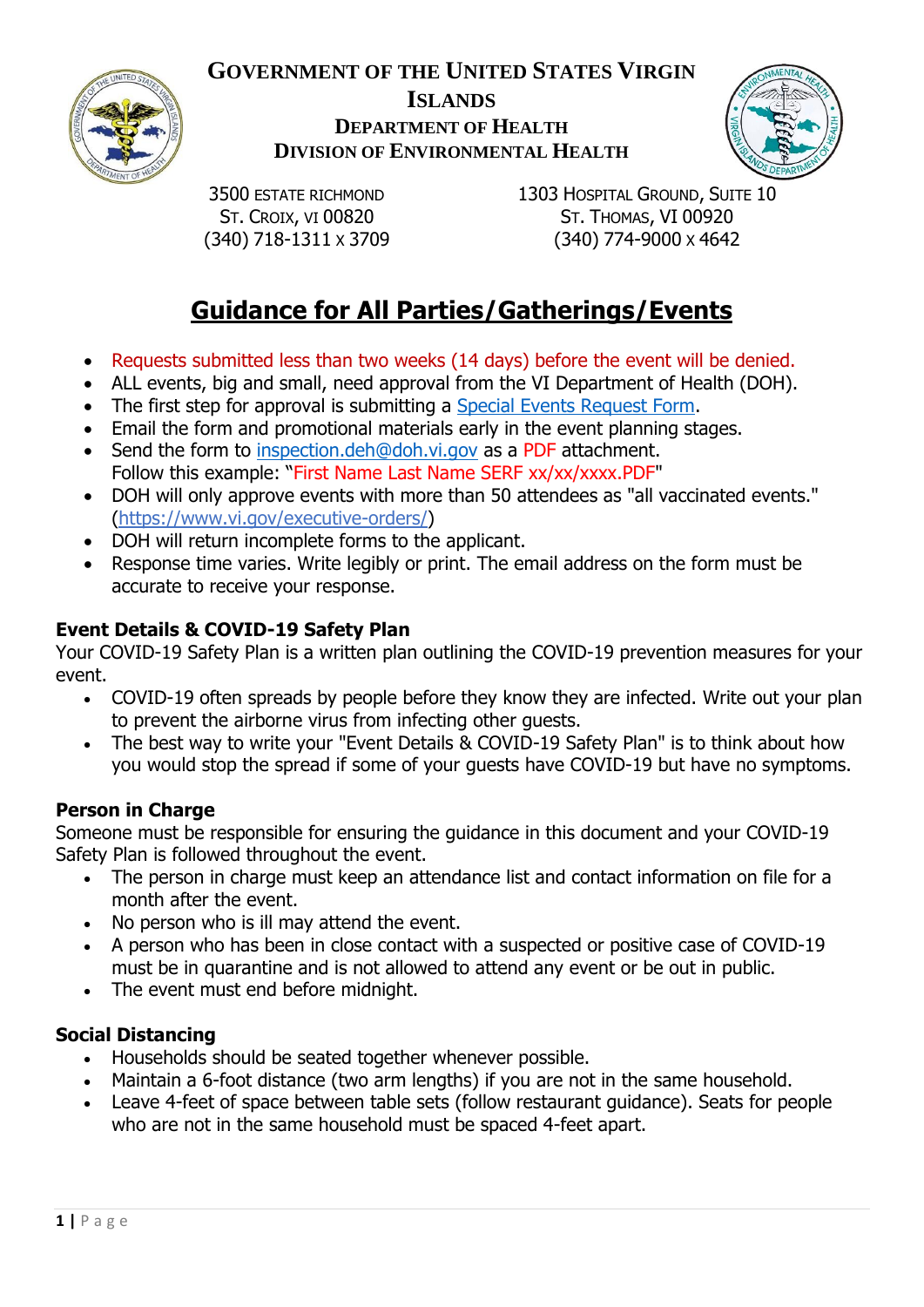#### **Masks**

- Masks are to be always worn except when eating or drinking at assigned seats.
- Masks must cover the nose and mouth while guests are not eating or drinking.

#### **Capacity**

- All events must be at places where the number of guests is less than or equal to 75% of the pre-COVID-19 capacity set by the Fire Department. The venue owner or manager can give you this information when they sign the form. This policy is to ensure enough room for social distancing. Outdoor events are preferred.
- All gatherings of more than 15 and less than 50 people also require DOH approval. Gatherings of up to 250 people will be considered if they are "fully vaccinated" events.

#### **Hygiene**

- Areas for handwashing and hand sanitizer must be widely available and easily accessible. No-touch sanitizer dispensers preferred.
- Frequently touched surfaces and restrooms must be cleaned and sanitized often.

#### **Ventilation**

• Outdoor events are preferred. Good ventilation required indoors.

#### **Food and Beverage**

- Serve food using restaurant quidance. Ensure food safety, masking, and social distancing.
- Do not serve alcoholic beverages after 11 pm or within the venue's business license limits.
- No standing at a bar; seating must be 4 feet apart.
- Only serve drinks to people at seated tables or people sitting 4 feet apart at the bar.

#### **Live Music and D.J. Music**

- Live and D.J. must be at least 10 feet from the guests and coordinated within the venue's business license limits.  Venues must have the correct permissions to host live music. If you are unsure, check the business license issued by DLCA.
- One D.J. is allowed at outdoor events.
- Dancing is permitted if everyone is wearing a mask and dancing 4-6 feet apart in a socially distanced manner.
- Walking around with a drink in hand is not a justifiable reason not to wear a mask. Masks must be worn while socializing, standing, walking, running, and dancing and only removed while seated at one's party's designated table to help stop the spread of COVID-19.

**Optional Vaccination Clinic** You can host a clinic at your event. If you are interested, a DOH representative will contact you with more information.

#### **Compliance and Enforcement**

- The Governor's Executive Orders, Special Event Guidance, Event Details & COVID-19 Safety Plan, and all other information on the "Special Events Request Form" must be consistently followed.
- The COVID-19 Task Force has the right to conduct inspections. If found to be out of compliance, a "Cease and Desist" will be issued.

## **Gatherings With More Than 50 Attendees Must Be "All Vaccinated" Events**

As per Governor Bryan's Executive Orders, DOH will only approve events with more than 50 attendees as "all vaccinated" events. [https://www.vi.gov/executive-orders/.](https://www.vi.gov/executive-orders/) DOH may approve